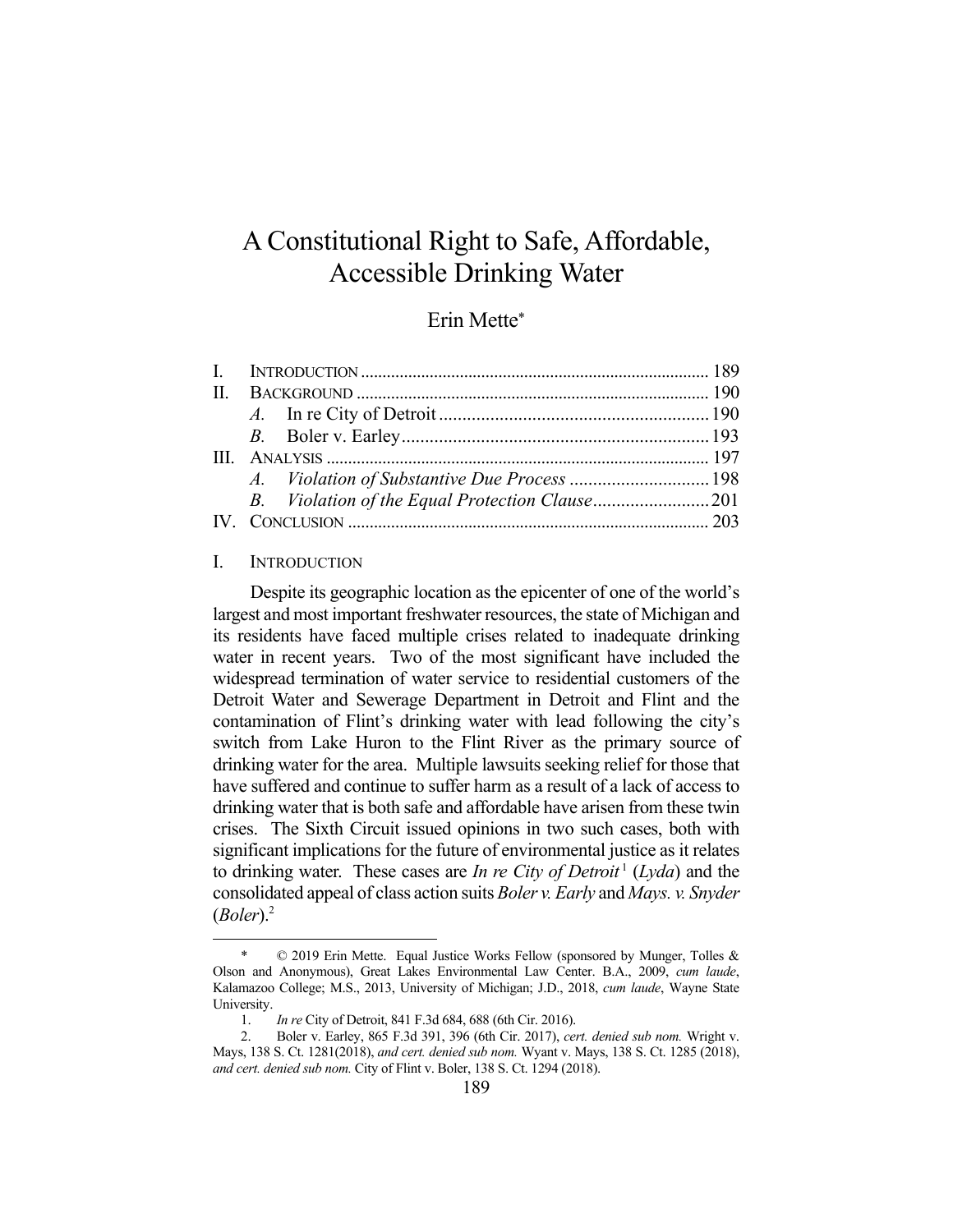This Article reviews the constitutional claims alleged by the plaintiffs in both *Lyda* and *Boler* and the court's differing treatment of those claims. This Article then assesses the viability of *Boler* as a potentially replicable win in the context of cases involving water unaffordability that may be factually similar to *Lyda*. Specifically, this Article will explore the question of how *Boler* might change the legal landscape for water affordability and water quality issues. Would a case like *Lyda* turn out differently? This Article will argue that *Boler* could provide a new set of legal tools that could be applied to other communities facing water quality issues and could also provide precedent for similar constitutional claims to be brought against government actors that deny citizens water access through water service shutoffs.

#### II. BACKGROUND

# *A.* In re City of Detroit

 In July 2014, ten residential customers of Detroit Water and Sewerage Department (DWSD) and four organizations representing them and other residential customers throughout Detroit commenced an adversary proceeding in Detroit's Chapter 9 bankruptcy case, alleging multiple claims arising from DWSD's termination of their water service for nonpayment.<sup>3</sup> The federal civil rights claims pursuant to 42 U.S.C. § 1983 included alleged violations of due process and equal protection.<sup>4</sup> Specifically, the plaintiffs alleged that DWSD denied them procedural due process by terminating their water service "without sufficient prior notice, without the opportunity for a hearing, or without an effective posttermination hearing process."5 Further, they alleged that the department violated their right to equal protection by "treating residential account holders in arrears differently than commercial account holders" in that DWSD did not terminate service for commercial account holders that were also delinquent in their water bills.<sup>6</sup> Additionally, the bankruptcy court "read the allegations to include a substantive due process claim for continued water service at an affordable rate," although the plaintiffs did not explicitly allege this.<sup>7</sup> The plaintiffs requested injunctive and declaratory relief, including preliminary and permanent injunctions to stop

 <sup>3.</sup> Adversary Complaint for Declarative and Injunctive Relief, *In re* City of Detroit, No. 13-53846, 2014 WL 4425716 (Bankr. E.D. Mich. July 21, 2014).

 <sup>4.</sup> *Id.*

 <sup>5.</sup> *Id.*

 <sup>6.</sup> *Id.*

 <sup>7.</sup> *In re* City of Detroit, 841 F.3d 684, 689 (6th Cir. 2016).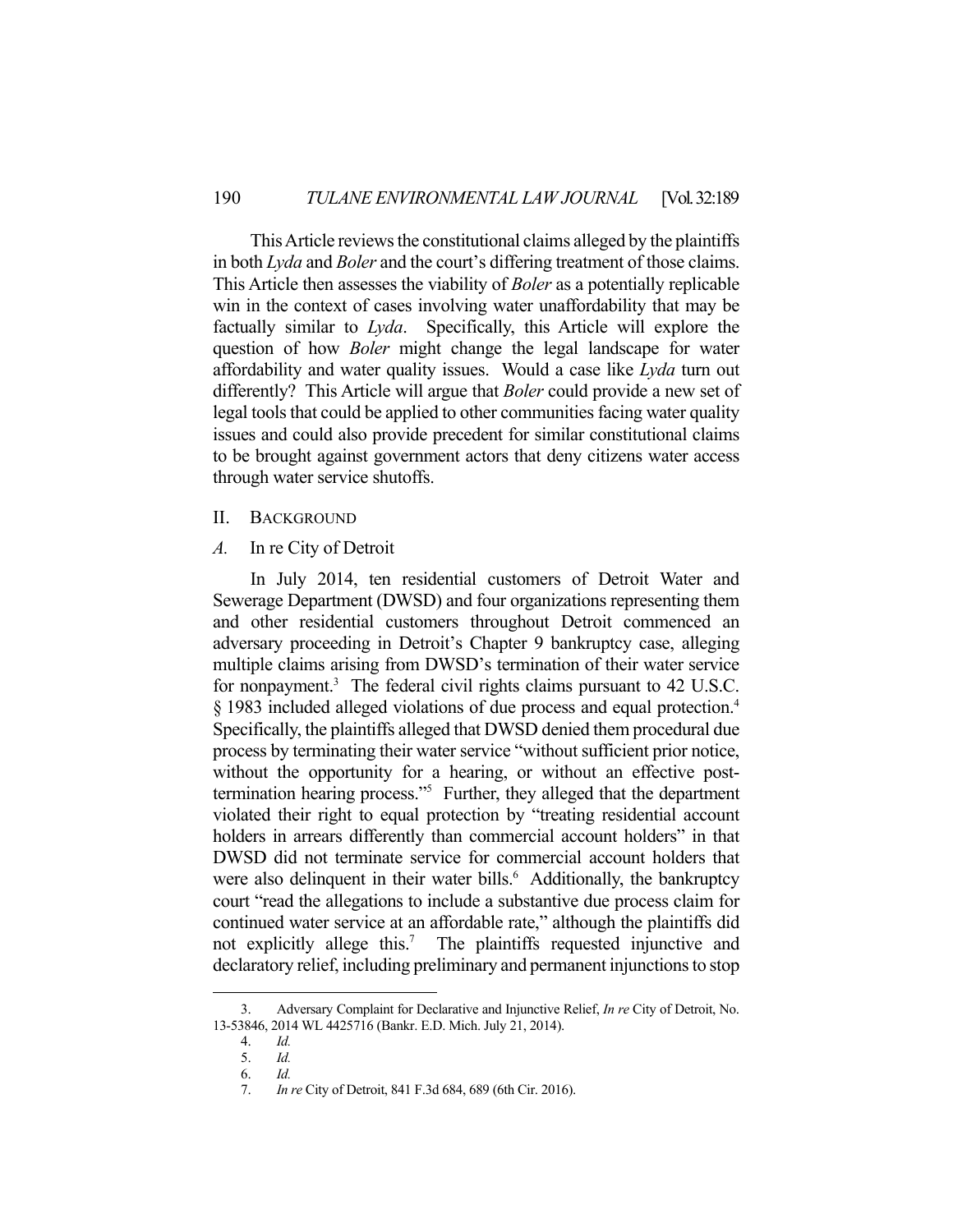water service terminations and restore service to residential customers; an order directing DWSD to enact a water affordability plan allowing payment plans based on income for residential customers; and "a declaration that DWSD's billing and shutoff procedures violated due process and equal protection rights, as well as the human right to water and the public trust doctrine."<sup>8</sup> The plaintiffs then moved for a temporary restraining order that would require DWSD to both restore service to residential customers and prohibit additional service terminations.<sup>9</sup>

 The bankruptcy court denied this motion and granted the City of Detroit's motion to dismiss the plaintiffs' claims.<sup>10</sup> The court held that it lacked authority to grant the injunctive relief under § 904 of the bankruptcy code<sup>11</sup> and that the plaintiffs' allegations of constitutional violations of due process and equal protection failed to state a claim on which relief could be granted.<sup>12</sup> In a supplemental opinion, the bankruptcy court clarified its analysis of the plaintiffs' due process claims but did not alter its previous holding.13 The opinion stated: "Based on the City's legal obligation to provide municipal water service to its residents, it is plausible that the plaintiffs could establish a liberty or property right to water service to which procedural due process rights apply."14

 Despite this finding, the court reaffirmed its previous conclusion that the plaintiffs had failed to state a claim on which relief could be granted in their allegations that the city's procedures for terminating water service were constitutionally insufficient.<sup>15</sup> The court concluded that "there is no

<u>.</u>

11 U.S.C. § 904 (2018).

 <sup>8.</sup> *Id.* 

 <sup>9.</sup> *Id.* 

 <sup>10.</sup> *Id.* at 690.

 <sup>11.</sup> See § 904 of the bankruptcy code:

Notwithstanding any power of the court, unless the debtor consents or the plan so provides, the court may not, by any stay, order, or decree, in the case or otherwise, interfere with—

<sup>(1)</sup> any of the political or governmental powers of the debtor;

<sup>(2)</sup> any of the property or revenues of the debtor; or

<sup>(3)</sup> the debtor's use or enjoyment of any income-producing property.

 <sup>12.</sup> *In re* City of Detroit, No. 13-53846, 2014 WL 6474081, at \*1, \*5 (Bankr. E.D. Mich. Nov. 19, 2014), *aff'd sub nom. In re* City of Detroit, No. 15-CV-10038, 2015 WL 5461463 (E.D. Mich. Sept. 16, 2015), *aff'd in part, vacated in part sub nom. In re City of Detroit*, 841 F.3d 684. 13. *Id.*

 <sup>14.</sup> *Id.* 

 <sup>15.</sup> *Id.* at \*6.

The Fourteenth Amendment to the United States Constitution prohibits states from depriving citizens of "life, liberty, or property" without "due process of law." A twostep analysis guides our evaluation of procedural due process claims. We must first determine "whether there exists a liberty interest or property interest which has been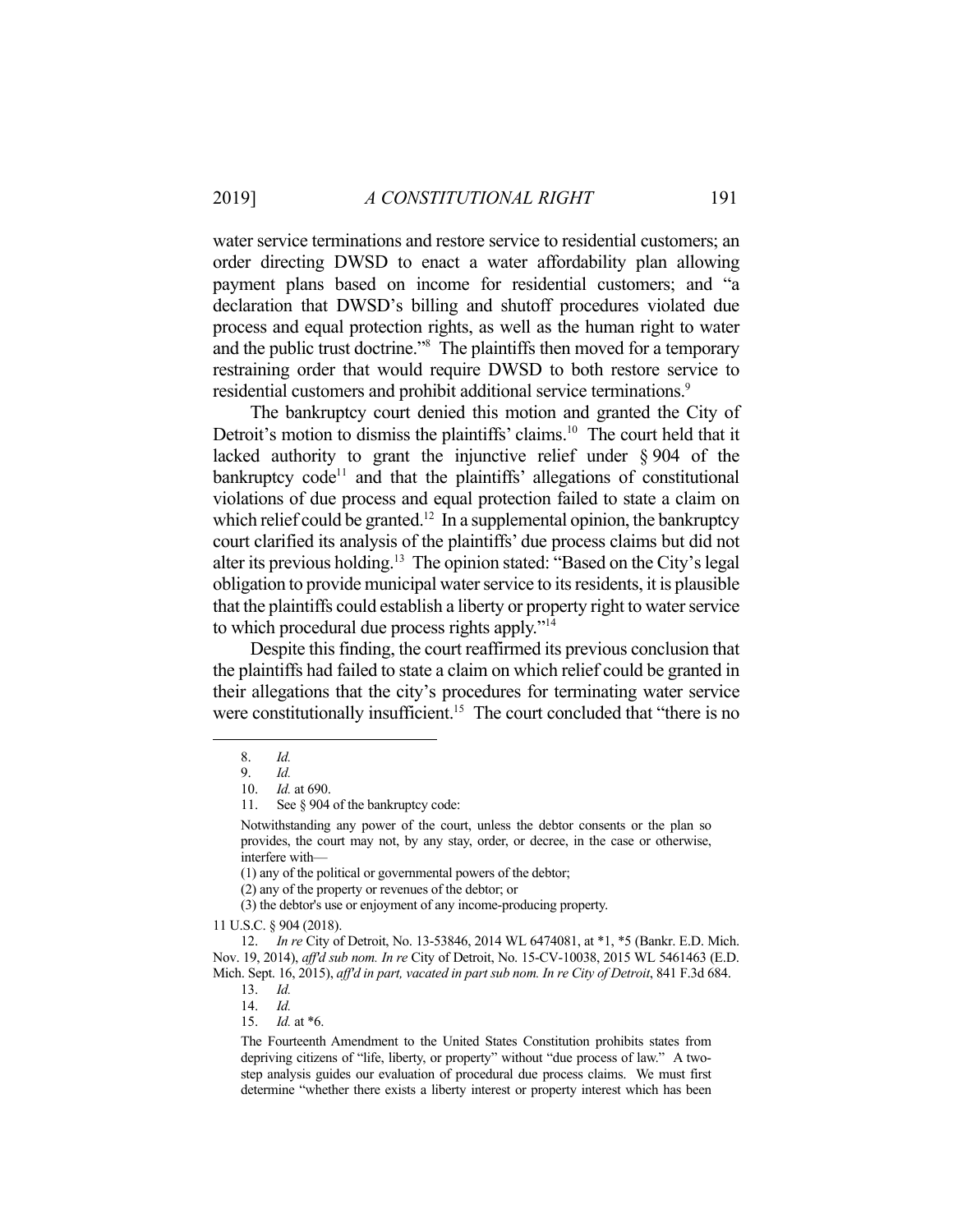constitutional or fundamental right either to affordable water service or to an affordable payment plan for account arrearages."16

 The U.S. District Court for the Eastern District of Michigan affirmed the bankruptcy court, as did the U.S. Court of Appeals for the Sixth Circuit in part, while also vacating in part.<sup>17</sup> Although the Sixth Circuit found that § 904 not only barred the plaintiff-appellants from recovering under the state-law claims, but also the federal constitutional claims, the court nevertheless addressed the merits of the constitutional claims.<sup>18</sup> Regarding the plaintiff-appellants' substantive due process claims, the court stated that "[s]ubstantive due process affords only those protections so rooted in the traditions and conscience of our people as to be ranked as fundamental"<sup>19</sup> and that such rights are "implicit in the concept of ordered liberty, such that neither liberty nor justice would exist if they were sacrificed."<sup>20</sup> The court found that the plaintiff-appellants' alleged property right to continued affordable water service was neither "rooted in our nation's traditions" nor "implicit in the concept of ordered liberty," but rather rooted in state law, if the right actually exists at all.<sup>21</sup> Further undercutting the plaintiff-appellants' claim, the court noted that substantive due process merely requires that DWSD's policy regarding water service termination be "rationally related to the asserted legitimate governmental purpose of maintaining a financially stable municipal entity," and that Michigan law met this standard. $22$  Michigan law requires that municipalities determine water rates based on "the reasonable cost of providing" water to its customers, and the court found this policy to be "rationally related to maintaining DWSD's financial stability."<sup>23</sup>

20. *Id.* (quoting Washington v. Glucksberg, 521 U.S. 702, 721 (1997)).

interfered with by the defendants." Second, if such a deprivation occurred, we must decide whether the procedures that accompanied the interference were constitutionally sufficient.

*Id.* at \*6 (quoting Herrada v. City of Detroit, 275 F.3d 553, 556 (6th Cir. 2001)).

 <sup>16.</sup> *Id.* at \*9.

 <sup>17.</sup> *In re* City of Detroit, No. 15-CV-10038, 2015 WL 5461463, at \*1 (E.D. Mich. Sept. 16, 2015), *aff'd in part, vacated in part sub nom. In re* City of Detroit, 841 F.3d 684 (6th Cir. 2016); *In re City of Detroit*, 841 F.3d at 703.

 <sup>18.</sup> *In re City of Detroit*, 841 F.3d at 688.

 <sup>19.</sup> *Id.* at 700 (quoting EJS Props., LLC v. City of Toledo, 698 F.3d 845, 862 (6th Cir. 2012)).

 <sup>21.</sup> *Id*.

 <sup>22.</sup> *Id.* (quoting Mansfield Apartment Owners Ass'n v. City of Mansfield, 988 F.2d 1469, 1477 (6th Cir. 1993)).

 <sup>23.</sup> *Id.*

Nothing suggests that it is arbitrary for the State of Michigan to require its municipalities to set water rates at the reasonable cost of delivering the service. Rather, the substantial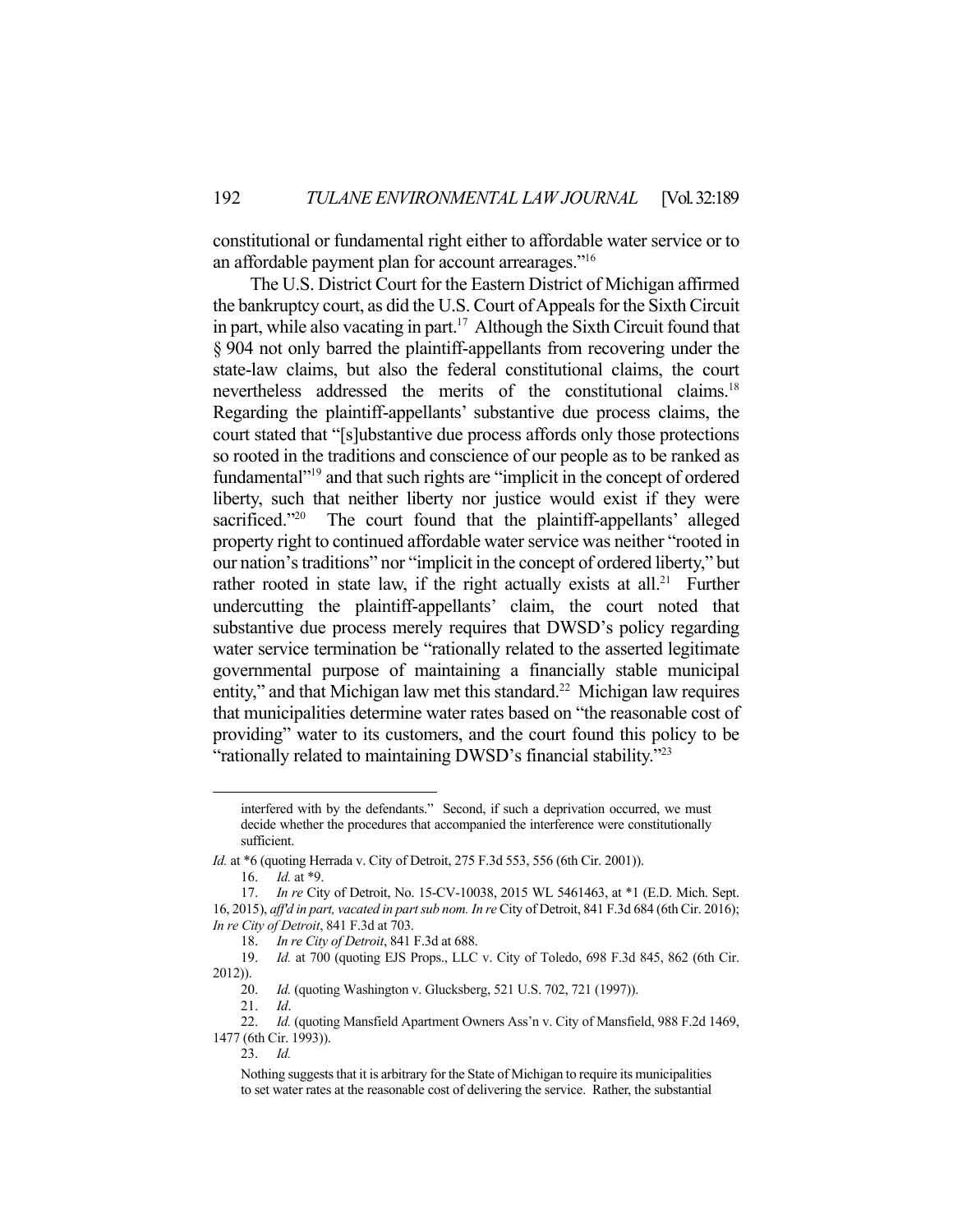The court also rejected the plaintiff-appellants' claim that the government had violated their right to equal protection by terminating service for residential water customers but not doing the same to commercial customers who had also failed to pay their water bills.<sup>24</sup> The court noted that the standard for stating an equal protection claim is adequately pleading that the government treated the plaintiff differently from other persons similarly situated and that this difference in treatment "burdens a fundamental right, targets a suspect class, or has no rational basis."25 If there is a "legitimate government purpose" for the differential treatment, courts will uphold the government action.<sup>26</sup> The court then proposed several potential justifications for the difference in treatment, including the "more complex service connections" of commercial customers, the economic harm water service termination would cause businesses, and the higher likelihood that a commercial customer would eventually pay the balance of their overdue water bills as compared to a residential customer.<sup>27</sup> The court found that plaintiff-appellants had failed to assert any facts that would overcome these suggested explanations, and thus that the bankruptcy court's dismissal of plaintiff-appellants' equal protection claim was correct.28

# *B.* Boler v. Earley

 Less than a year after the Sixth Circuit's decision in *Lyda*, the court decided a case arising from another water crisis in Michigan: in the consolidated appeal of two class-action suits arising out of the Flint water crisis—*Boler v. Earley*<sup>29</sup> and *Mays v. Snyder*30—the Sixth Circuit reversed the decisions of the Eastern District of Michigan and remanded the

costs involved [in] making water service available to customers suggests that it is entirely rational to fix the rates according to those costs rather than ability to pay. In a rate structure based on ability to pay, every dollar that a customer would not pay because of an inability to pay is one more dollar that other customers, or taxpayers, would have to pay. It is not irrational for the state to determine not to permit its municipalities to adopt such an alternative rate structure.

*Id.*

 <sup>24.</sup> *Id.* at 702.

 <sup>25.</sup> *Id.* at 701 (citing Ctr. for Bio-Ethical Reform, Inc. v. Napolitano, 648 F.3d 365, 379 (6th Cir. 2011)).

 <sup>26.</sup> *Id.* (quoting Heller v. Doe, 509 U.S. 312, 320 (1993)).

 <sup>27.</sup> *Id.* at 702 (quoting *In re* City of Detroit, No. 15-CV-10038, 2015 WL 5461463, at \*1, \*4 (E.D. Mich. Sept. 16, 2015), *aff'd in part, vacated in part sub nom.*).

 <sup>28.</sup> *Id.* (citing Ashcroft v. Iqbal, 556 U.S. 662, 678 (2009)).

 <sup>29.</sup> Boler v. Earley, No. 16-10323, 2016 WL 1573272 (E.D. Mich. Apr. 19, 2016).

 <sup>30.</sup> Mays v. Snyder, No. 15-14002, 2017 WL 445637 (E.D. Mich. Feb. 2, 2017).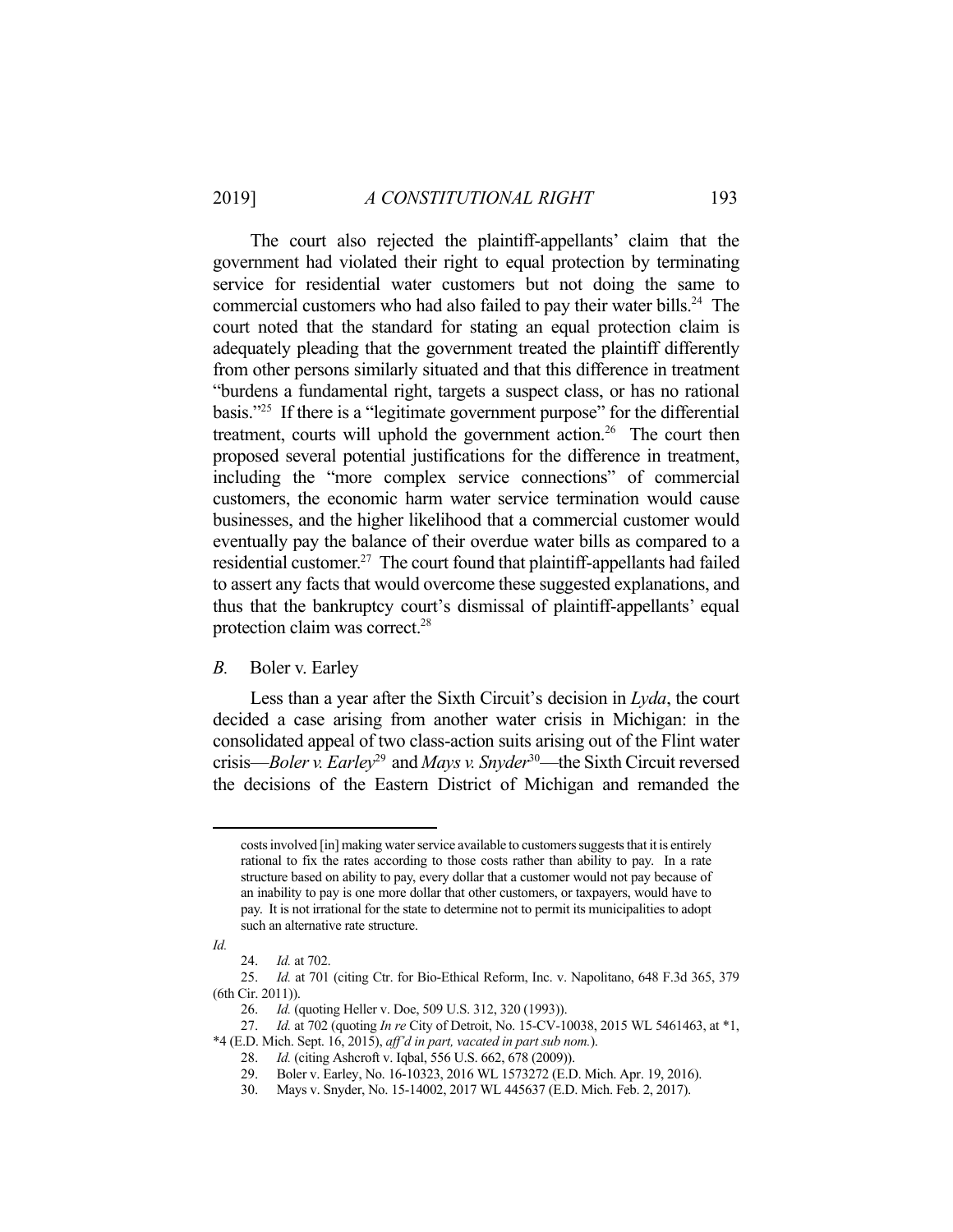consolidated case back to that court for further proceedings.<sup>31</sup> The district court had dismissed for lack of subject matter jurisdiction the plaintiffs' claims in both cases that various state and local officials and entities had violated a number of their constitutional rights and that plaintiffs were entitled to recover for these violations pursuant to 42 U.S.C.  $\S$  1983.<sup>32</sup> Similar to the claims in *Lyda*, the alleged constitutional violations included violations of the plaintiffs' substantive due process right through statecreated danger and through an invasion of the fundamental right to bodily integrity, and violations of the Equal Protection Clause through intentional race discrimination and through impermissible wealth-based discrimination. The district court had found that the plaintiffs' § 1983 claims were precluded by the Safe Drinking Water Act (SDWA).<sup>33</sup> The Sixth Circuit, however, determined that Congress did not intend for the SDWA to preclude such constitutional claims and remedies and thus held that the lower court had erred.<sup>34</sup> While the Sixth Circuit did not address the merits of these constitutional claims, their preclusion analysis provides insight into how the court might analyze these claims on their substance if so tasked.

 In making the determination that the plaintiff's constitutional claims were not precluded by the SDWA, the Sixth Circuit relied on the analytical framework set forth by the Supreme Court in *Fitzgerald v. Barnstable*, 35 which concluded that if Congress intended for a statute to preclude constitutional claims, a plaintiff could not recover for those claims under § 1983.36 The Court identified three factors in ascertaining this congressional intent to preclude: the express language of the statute and

 <sup>31.</sup> Boler v. Earley, 865 F.3d 391 (6th Cir. 2017), *cert. denied sub nom.* Wright v. Mays, No. 17-666, 2018 WL 1369145 (U.S. Mar. 19, 2018), *and cert. denied sub nom.* Wyant v. Mays, No. 17-901, 2018 WL 1369146 (U.S. Mar. 19, 2018), *and cert. denied sub nom.* City of Flint v. Boler, No. 17-989, 2018 WL 1369147 (U.S. Mar. 19, 2018).

 <sup>32.</sup> The provisions of 42 U.S.C. § 1983 may serve as a vehicle for a plaintiff to obtain damages for violations of the Constitution or a federal statute. Section 1983 provides in part:

Every person who, under color of any statute, ordinance, regulation, custom, or usage, of any State or Territory or the District of Columbia, subjects, or causes to be subjected, any citizen of the United States . . . to the deprivation of any rights, privileges, or immunities secured by the Constitution and laws, shall be liable to the party injured in an action at law, suit in equity, or other proper proceeding for redress . . . .

*Boler*, 865 F.3d at 401.

 <sup>33. 42</sup> U.S.C. § 300f (2018).

 <sup>34.</sup> *Boler*, 865 F.3d at 396.

 <sup>35.</sup> Fitzgerald v. Barnstable, 555 U.S. 246, 249 (2009).

 <sup>36.</sup> *Boler*, 865 F.3d at 405.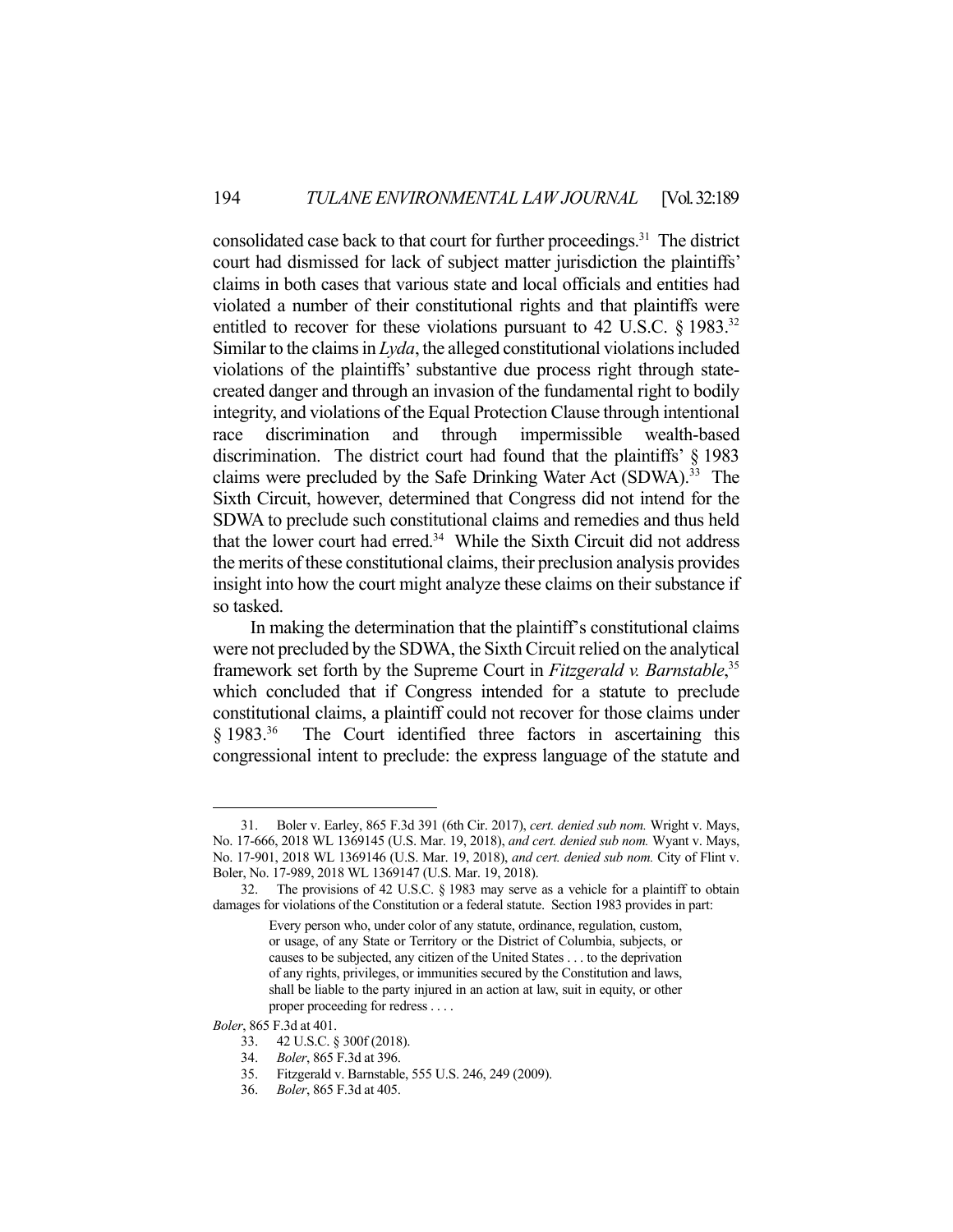its legislative history, the comprehensive nature of the remedial scheme, and the "contours of the rights and protections of the statute."<sup>37</sup>

 Applying this congressional intent-based analysis, the Sixth Circuit found that neither the text nor the legislative history of the SDWA demonstrated a congressional intent to preclude § 1983 claims to enforce constitutional rights.38 The court found that the language of the SDWA does not address constitutional rights and instead centers on instructions to the EPA to establish the requirements for national drinking water standards.<sup>39</sup> Further, the court noted that, because Congress enacted the SDWA pursuant to its Commerce Power under Article I, Section 8 of the U.S. Constitution, rather than under Congress's power to enforce constitutional rights under Section 5 of the Fourteenth Amendment, "the findings enunciated in the SDWA emphasize Congress's focus on the interstate economic impacts of polluted drinking water, not on any constitutional violations that may accompany the pollution."40

 The Sixth Circuit also found that the scope of the SDWA's remedial scheme is not comprehensive enough to demonstrate congressional intent to preclude the remedies available under § 1983 for constitutional violations.41 The court determined that the remedies available under the SDWA are more limited than those available under § 1983 in that the SDWA only provides for injunctive relief, and not for recovery of damages, as  $\S$  1983 provides.<sup>42</sup> Further, the court noted that although the SDWA contains a private right of action, it also includes a savings clause establishing that such private action does not restrict the rights a person may have under other laws to seek relief outside the SDWA.<sup>43</sup>

 Particularly instructive is the court's analysis of the "contours of the rights and protections" of the SDWA as compared to § 1983. The Sixth Circuit concluded that the contours of the rights and protections provided by the SDWA and those existing under the Constitution diverge significantly, further indicating that Congress did not intend for the SDWA to preclude  $\S 1983$  constitutional claims.<sup>44</sup> The court noted that the plaintiffs alleged violations of the Equal Protection Clause and the Due Process Clause and reasoned that, under a wide variety of circumstances,

 <sup>37.</sup> *Id.* at 403-06 (citing *Fitzgerald*, 555 U.S. at 252).

 <sup>38.</sup> *Boler*, 865 F.3d at 405.

 <sup>39.</sup> *See* 42 U.S.C. § 300g-1 (2018).

 <sup>40.</sup> *Boler*, 865 F.3d at 404.

 <sup>41.</sup> *Id.* at 406.

 <sup>42.</sup> *Id.*

 <sup>43.</sup> *Id.*

 <sup>44.</sup> *Id.* at 409.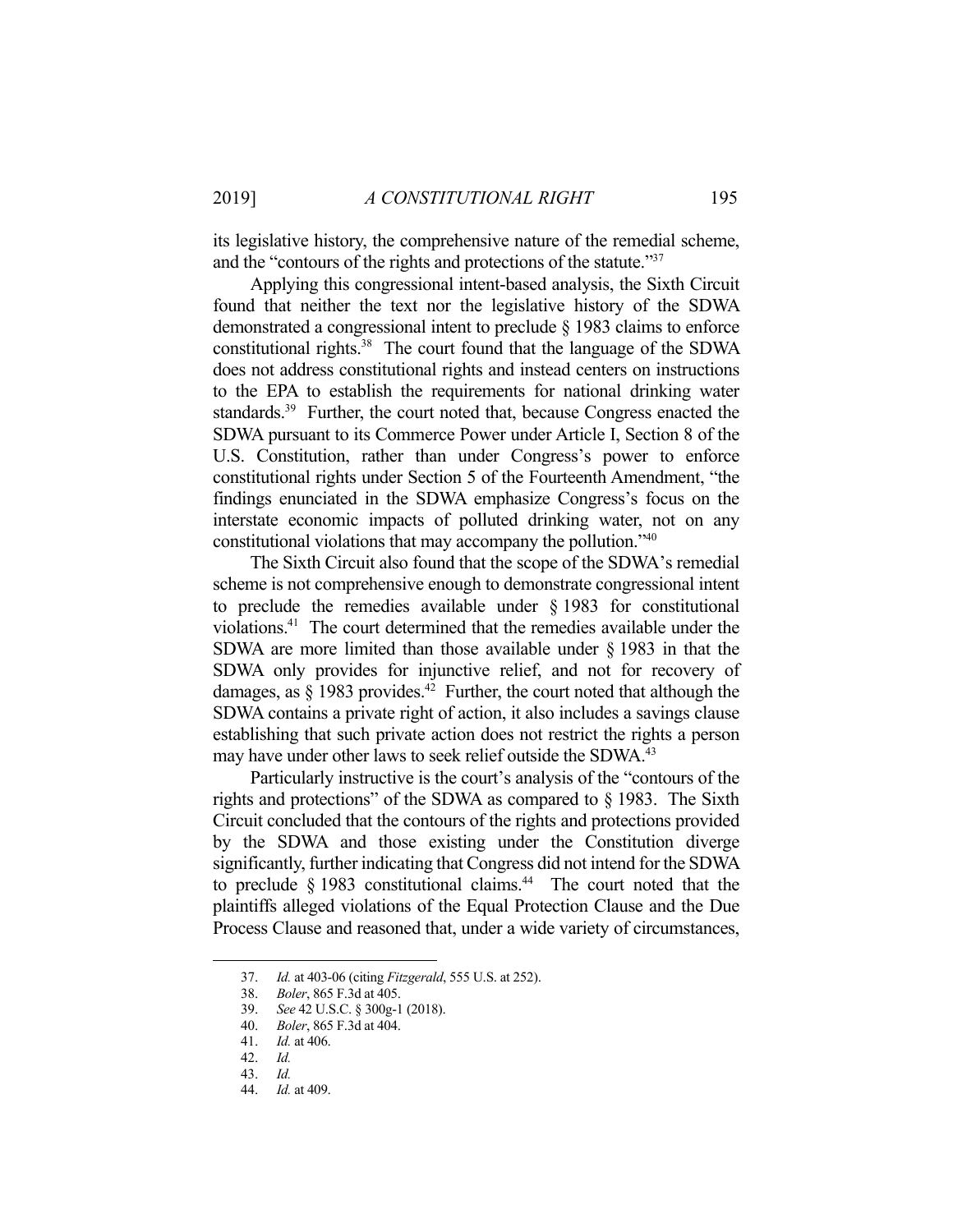conduct that violates one of these provisions would not violate the SDWA, and vice versa.<sup>45</sup> Regarding the Equal Protection Clause, for example:

[A] government entity could provide water through a public system with contaminant levels in excess of national drinking water standards without infringing on any equal protection principles. Likewise, a government entity could provide some customers with water that meets the requirements of SDWA standards, but that is nonetheless dirtier, smellier, or of demonstrably poorer quality than water provided to other customers. The water also could be polluted by a contaminant not regulated by the SDWA. Even though not violating the SDWA, these situations could create an equal protection issue, particularly if such distinction were based on intentional discrimination or lacked a rational basis.<sup>46</sup>

 The court also noted that the plaintiffs alleged that, in exposing them to contaminated drinking water sourced from the Flint River, the defendants denied them due process of law through the state-created danger doctrine, and that establishing a due process violation through the state-created danger doctrine requires showing that the state acted with deliberate indifference in placing the plaintiff at risk of harm.<sup>47</sup> However, the court stated:

A violation of the SDWA that does not meet a deliberate indifference standard, such as a state actor's negligent action resulting in contaminant levels above the established maximum, plainly would not meet the requirements of a due process violation. Likewise, a state actor's deliberately indifferent action concerning contaminants in public water systems, which created a special danger to a plaintiff that the state knew or should have known about, could violate the Due Process Clause without also violating the SDWA, if the hypothetical contaminants did not exceed the statutory maximums or were not regulated by it. $48$ 

These divergences between the rights and protections of the SDWA and the constitutional provisions that the defendants allegedly violated provide further evidence that Congress did not intend for the SDWA to preclude § 1983 claims.49

 Thus, the court held that the defendants failed to demonstrate that Congress intended to preclude the rights and remedies available under § 1983 for constitutional violations when it enacted the SDWA and,

 <sup>45.</sup> *Id.* at 407.

 <sup>46.</sup> *Id.* at 407-08.

 <sup>47.</sup> *Id.* at 408 (citing McQueen v. Beecher Cmty. Sch., 433 F.3d 460, 469 (6th Cir. 2006)).

 <sup>48.</sup> *Id*.

 <sup>49.</sup> *Id.* at 409.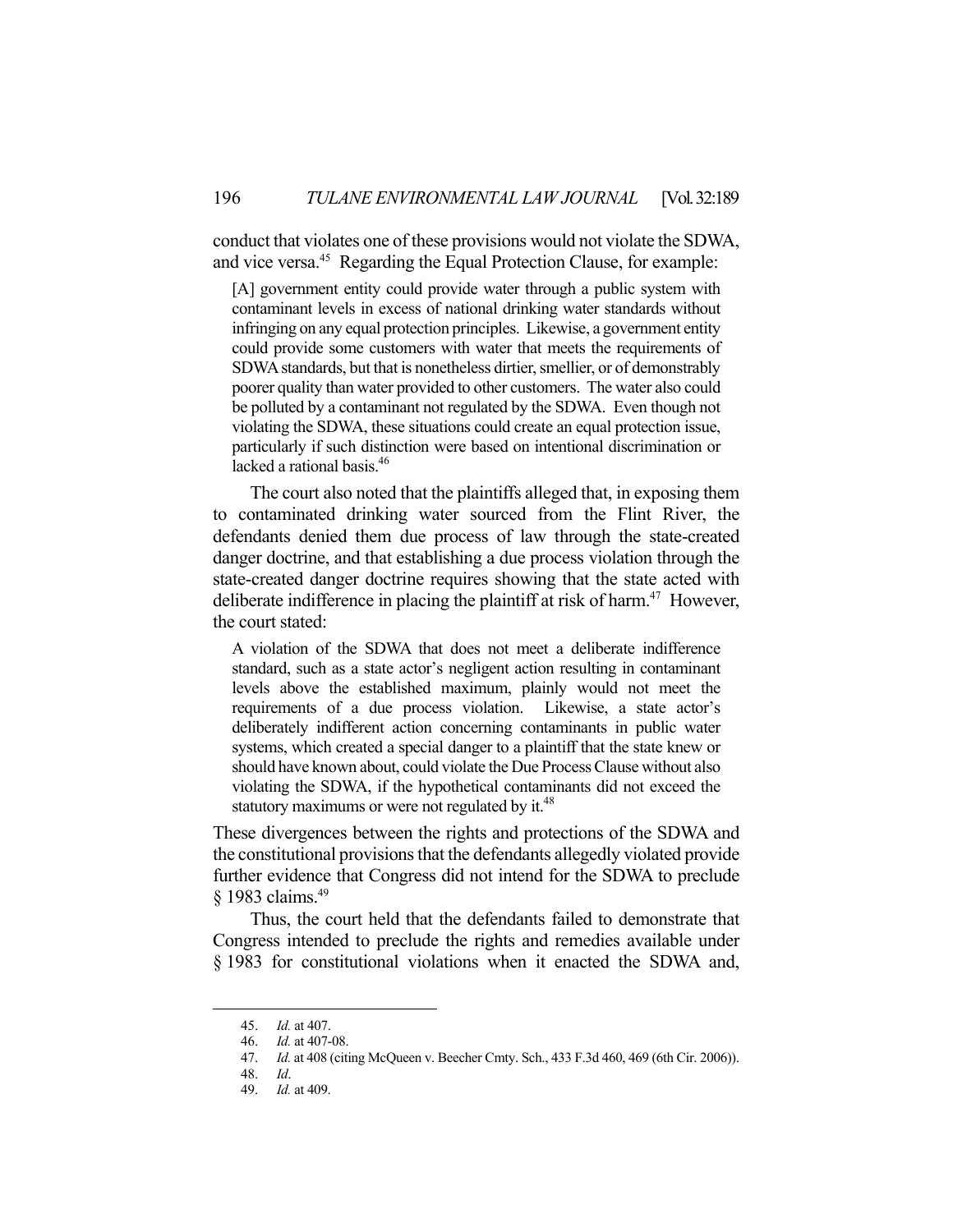therefore, the plaintiffs'  $\S$  1983 claims were not precluded.<sup>50</sup> Following the Sixth Circuit's decision, state officials, including the City of Flint, Genesee County's drainage commissioner, and the Michigan Department of Environmental Quality, sought review of the decision in the United States Supreme Court.<sup>51</sup> In March 2018, the Court denied this appeal.<sup>52</sup> As a result, the suit was consolidated with a number of other related cases and again heard by the U.S. District Court for the Eastern District of Michigan.<sup>53</sup> The district court issued its opinion in August 2018, but subsequently vacated this opinion in November 2018.<sup>54</sup> At the same time, the court granted plaintiffs' motion for leave to amend their complaint.<sup>55</sup> In addition to numerous other claims, plaintiffs' amended complaint reasserts the constitutional claims first asserted by the *Boler* plaintiffs in their original complaint.<sup>56</sup> The consolidated case is pending in the district court as of this writing.

# III. ANALYSIS

 While neither the Sixth Circuit nor the Supreme Court addressed the validity of the *Boler* plaintiffs' claims that state and local officials had violated their constitutional rights, by finding that the claims are not precluded by the Safe Drinking Water Act, the court opened the door for these constitutional claims to be considered by the lower court on their merits. Because the district court vacated its earlier opinion and has allowed plaintiffs to amend their complaint, the claims will again be considered on their merits. This Part will analyze the viability of these claims and their potential as legal tools for addressing not only water safety issues but also water affordability issues in factual circumstance like those present in *Lyda*.

 <sup>50.</sup> *Id.* 

 <sup>51.</sup> Petition for a Writ of Certiorari, Wright v. Mays, 2017 WL 5158069 (U.S.); Petition for a Writ of Certiorari, Wyant v. Mays, 2017 WL 6586167 (U.S.); Petition for a Writ of Certiorari, City of Flint v. Boler, 2017 WL 6997924 (U.S.).

 <sup>52.</sup> Wright v. Mays, No. 17-666, 2018 WL 1369145 (U.S. Mar. 19, 2018); Wyant v. Mays, No. 17-901, 2018 WL 1369146 (U.S. Mar. 19, 2018); City of Flint v. Boler, No. 17-989, 2018 WL 1369147 (U.S. Mar. 19, 2018).

 <sup>53.</sup> *In re* Flint Water Cases, 329 F. Supp. 3d 369 (E.D. Mich. 2018), *vacated* (Nov. 9, 2018).

 <sup>54.</sup> *In re* Flint Water Cases, No. 5:16-cv-10444-JEL-MKM (E.D. Mich. Nov. 9, 2018) (order granting plaintiffs' motion for relief from judgment and vacating the court's August 1, 2018 opinion and order).

 <sup>55.</sup> *Id.* 

 <sup>56.</sup> Class Plaintiffs' Motion for Leave to File an Amended Complaint, *In re Flint Water Cases*, No. 5:16-cv-10444-JEL-MKM.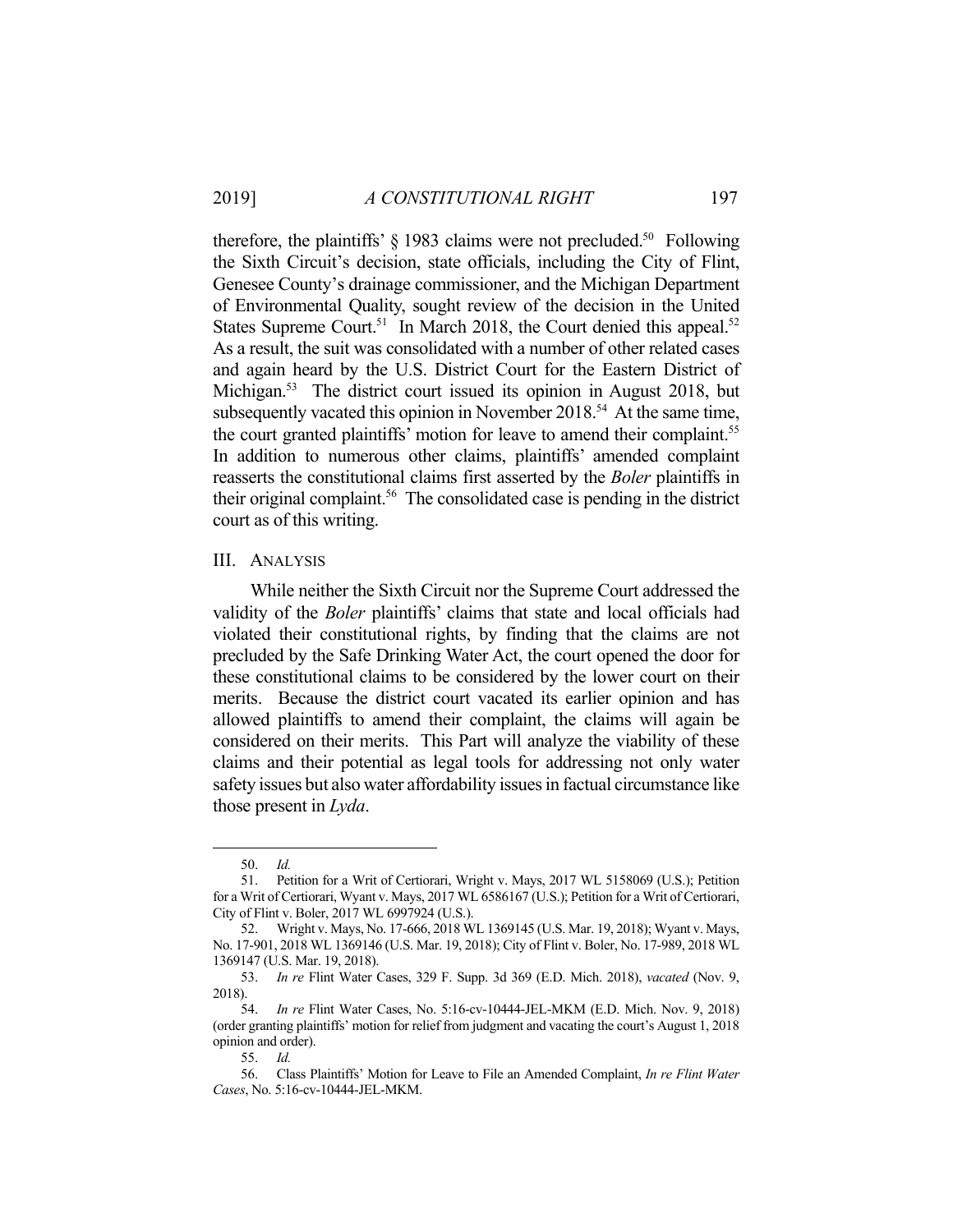#### *A. Violation of Substantive Due Process*

*Boler* plaintiffs (and subsequently *In re Flint Water Cases* plaintiffs) alleged violations of substantive due process through both a state-created danger and through violation of the right to bodily integrity. A plaintiff must show three factors to establish a violation of substantive due process under the state-created danger doctrine: "[1] an affirmative act that creates or increases the risk, [2] a special danger to the victim as distinguished from the public at large, and [3] the requisite degree of state culpability."57 The requisite degree of culpability "in settings [that] provide the opportunity for reflection and unhurried judgments" is deliberate indifference.58 "Knowledge and disregard of a significant risk" raises the level of culpability from negligence to deliberate indifference. 59 In order to establish a violation of substantive due process through an invasion of the fundamental right to bodily integrity, a plaintiff must establish that government officials caused the harm to the plaintiffs' bodily integrity and acted with a mental state more culpable than mere negligence.<sup>60</sup> There must be a showing that the action was based on "malice or sadism" and that it amounted to an "abuse of official power literally shocking to the conscience."61

 The Sixth Circuit has previously found violations of substantive due process under the state-created danger theory. In *Kallstrom v. City of Columbus*, <sup>62</sup> the Sixth Circuit held that police officers established that the city violated their substantive due process right when the city released private information about the officers and their families from the officers' personnel files.63 The court found that this affirmative action placed the officers in special danger of harm unique from the general public in that the officers lost the anonymity necessary for undercover investigation.<sup>64</sup> The court also found that the city knew or should have known that this release of information would substantially increase the probability of

 <sup>57.</sup> McQueen v. Beecher Cmty. Sch., 433 F.3d 460, 464 (6th Cir. 2006).

 <sup>58.</sup> *Id.* at 469.

 <sup>59.</sup> Phillips v. Roane Cty., 534 F.3d 531, 540 (6th Cir. 2008).

 <sup>60.</sup> Opening Brief of Appellants Melissa Mays et al., at \*32, Boler v. Earley, 865 F.3d 391 (6th Cir. 2017), *cert. denied sub nom.* Wright v. Mays (No. 17-666), 2018 WL 1369145 (U.S. Mar. 19, 2018), *and cert. denied sub nom.* Wyant v. Mays (No. 17-901), 2018 WL 1369146 (U.S. Mar. 19, 2018), *and cert. denied sub nom.* City of Flint v. Boler, No. 17-989, 2018 WL 1369147 (U.S. Mar. 19, 2018).

 <sup>61.</sup> Lillard v. Shelby Cty. Bd. of Educ., 76 F.3d 716, 725 (6th Cir.1996).

Kallstrom v. City of Columbus, 136 F.3d 1055 (6th Cir. 1998).

 <sup>63.</sup> *Id.* at 1067.

 <sup>64.</sup> *Id.*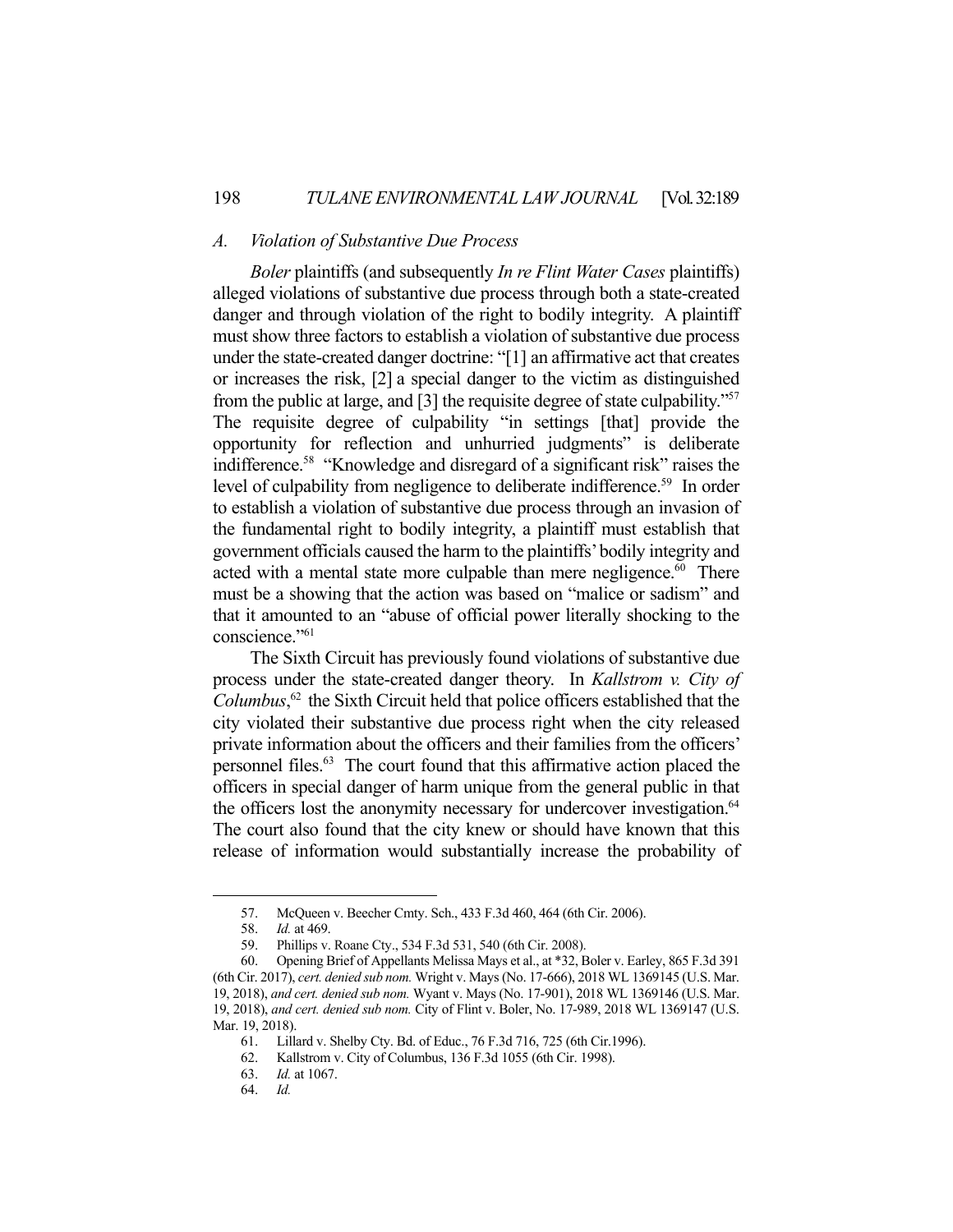officers' risk of harm at the hands of those they were investigating.<sup>65</sup> Additionally, in *Schneider v. Franklin County*, 66 the Sixth Circuit found that the plaintiff established a state-created danger claim when a police officer ordered the plaintiff out of her car, despite having already observed that she had a severely injured ankle, because the officers knew that this would place her in special danger of further injury.<sup>67</sup>

 In their initial complaint to the district court, *Mays* plaintiffs alleged that the defendants violated substantive due process through a statecreated danger in that they "deliberately exposed Plaintiffs . . . to dangerous, unsafe and untreated (or inadequately treated) Flint River water knowing that it could and would result in widespread permanent serious damage caused by the toxic water including the irreversible lead poisoning of children and other vulnerable persons."68 The plaintiffs also alleged a violation of substantive due process through a violation of the right to bodily integrity in that defendants had "a duty to protect Plaintiffs . . . from a foreseeable risk of harm from contaminated water . . . knew of the serious medical risks associated with exposure to" this water, yet failed to protect the plaintiffs from these known risks, and that, as a result, the plaintiffs suffered bodily harm.<sup>69</sup> The evidence the plaintiffs provided in support of these allegations at the pleading stage included, for example, the fact that Emergency Manager Ambrose, acting in his official capacity, "overruled the city council's vote to reconnect to Lake Huron water" in March 2015, despite his knowledge of the growing evidence that continued use of Flint river as a drinking water source posed a danger to the health of Flint residents.70

 Although the district court rejected plaintiffs' state-created danger claims in its since-vacated opinion, on the basis that the plaintiffs did not demonstrate that the defendants created or increased the risk of harm from a third party and that the class of individuals harmed was too broad for purposes of a state-created danger claim, the court found that the plaintiffs had successfully stated a claim for violation of substantive due process under the violation of bodily integrity theory against some, but not all,

 <sup>65.</sup> *Id.*

 <sup>66.</sup> Schneider v Franklin Cty., 288 F. App'x 247 (6th Cir. 2008).

 <sup>67.</sup> *Id.* at 253.

 <sup>68.</sup> Complaint for Injunctive and Declaratory Relief, Money Damages, and Jury Demand, Mays v. Snyder, 2015 WL 7175656 (E.D. Mich. Nov. 13, 2015).

 <sup>69.</sup> *Id.* 

 <sup>70.</sup> Opening Brief of Appellants Melissa Mays, et al., *supra* note 60, at \*19-20.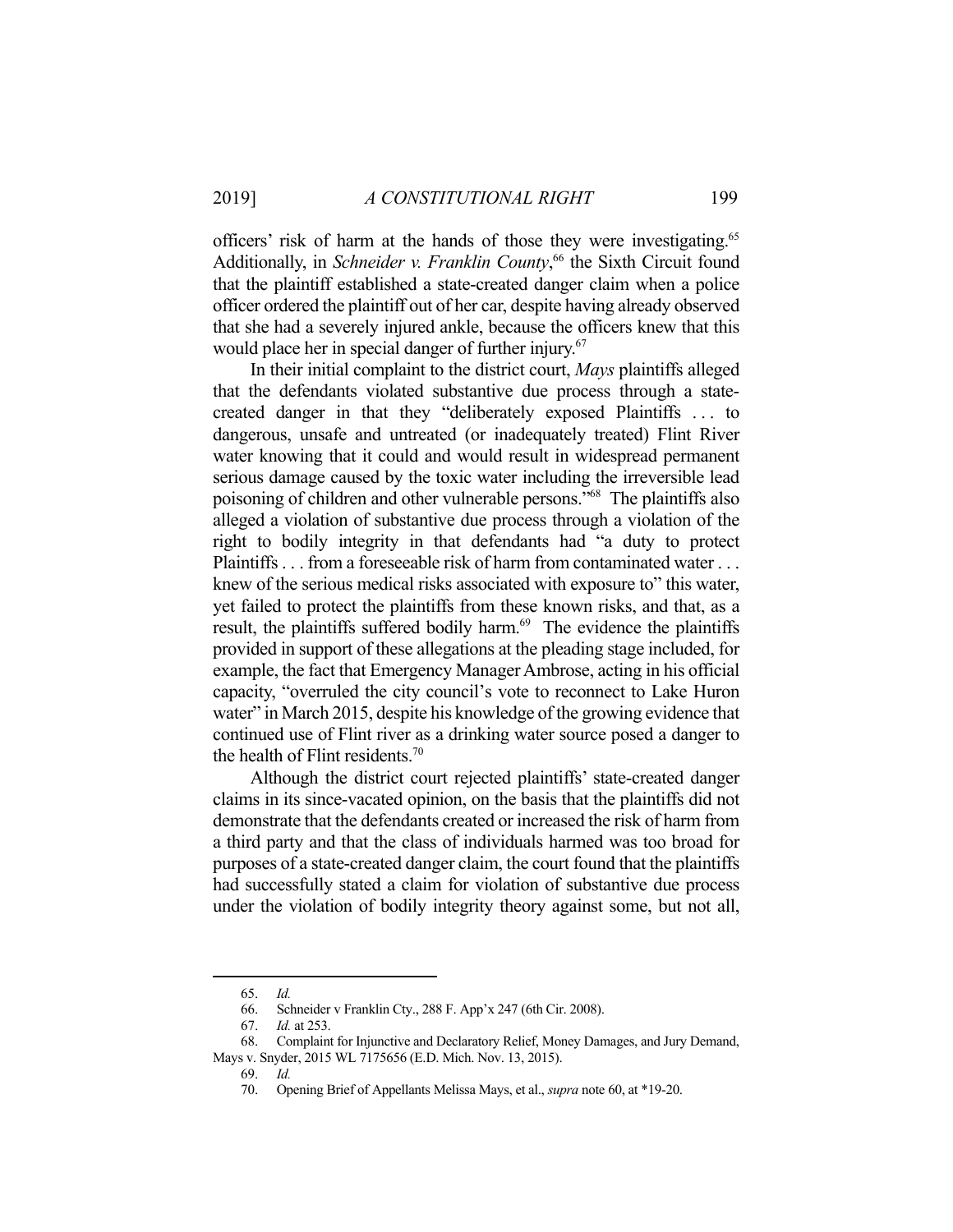named defendants.<sup>71</sup> When the claims are heard again, the outcome may be similar but, given new developments in other Flint-related litigation and new facts alleged in the plaintiffs' amended complaint, the plaintiffs may ultimately succeed on the state-created danger claim. The outcome may turn on whether the appellants can establish that officials acted with the requisite mental state, as this factor can be challenging to establish. Given the serious harm to a vulnerable community and the widespread public outrage that followed, the events that formed the basis of the plaintiffs' claims certainly appear to be shocking to the conscience.

 In *Lyda*, the bankruptcy court read a claim of substantive due process into the plaintiffs' pleadings before rejecting the claim.<sup>72</sup> The plaintiffs contended that this was a strawman argument and that the extent of their due process claim was a violation of procedural due process based on DWSD's allegedly insufficient practices regarding notice of water service termination.<sup>73</sup> However, future plaintiffs facing similar factual circumstances could very well establish a claim of substantive due process violation under the state-created danger doctrine, although a claim under the violation of bodily integrity theory may be more challenging to establish given the higher standard of culpability required. The harm caused by a lack of access to water in the home is well-known: lack of water access increases the risk of skin, soft tissue, and gastrointestinal infection, such as  $E$ . *coli* and hepatitis.<sup>74</sup> Similarly, the inability of many residential customers to pay their water bills is also well-known: nearly forty percent of the population of Detroit lives at or below the poverty line, as does nearly forty-two percent of Flint residents.75 By terminating water service or failing to implement a plan to make water service affordable for its residential customers who DWSD knows cannot afford to pay their water bills, DWSD is arguably taking an affirmative action with

 <sup>71.</sup> *In re* Flint Water Cases, 329 F. Supp. 3d 369, 394, 395, 401-10 (E.D. Mich. 2018), *vacated* (Nov. 9, 2018).

 <sup>72.</sup> Plaintiff-Appellants Corrected Brief, at \*14, *In re* City of Detroit, No. 15-2236, 2016 WL 105694 (6th Cir. Jan. 6, 2016).

 <sup>73.</sup> *Id.* 

 <sup>74.</sup> Jennifer Chambers, *Experts: Water Shutoffs Causing Public Health Emergency*, DETROIT NEWS (July 26, 2017), https://www.detroitnews.com/story/news/local/detroit-city/2017/ 07/26/detroit-water-shutoffs-health-study/104016812/; Martina Guzman, *Exploring the Public Health Consequences of Detroit's Water Shutoffs*, MODELD (Oct. 6, 2015), http://www.modeld media.com/features/water-shut-offs-100615.aspx.

 <sup>75.</sup> *QuickFacts: Detroit, Michigan, Income & Poverty,* U.S. CENSUS BUREAU (July 1, 2017), https://www.census.gov/quickfacts/fact/table/detroitcitymichigan/PST045217; *QuickFacts: Flint, Michigan, Income & Poverty, 2012-2016*, U.S. CENSUS BUREAU, https://www.census.gov/ quickfacts/fact/table/flintcitymichigan/INC110216 (last visited Feb. 14, 2019).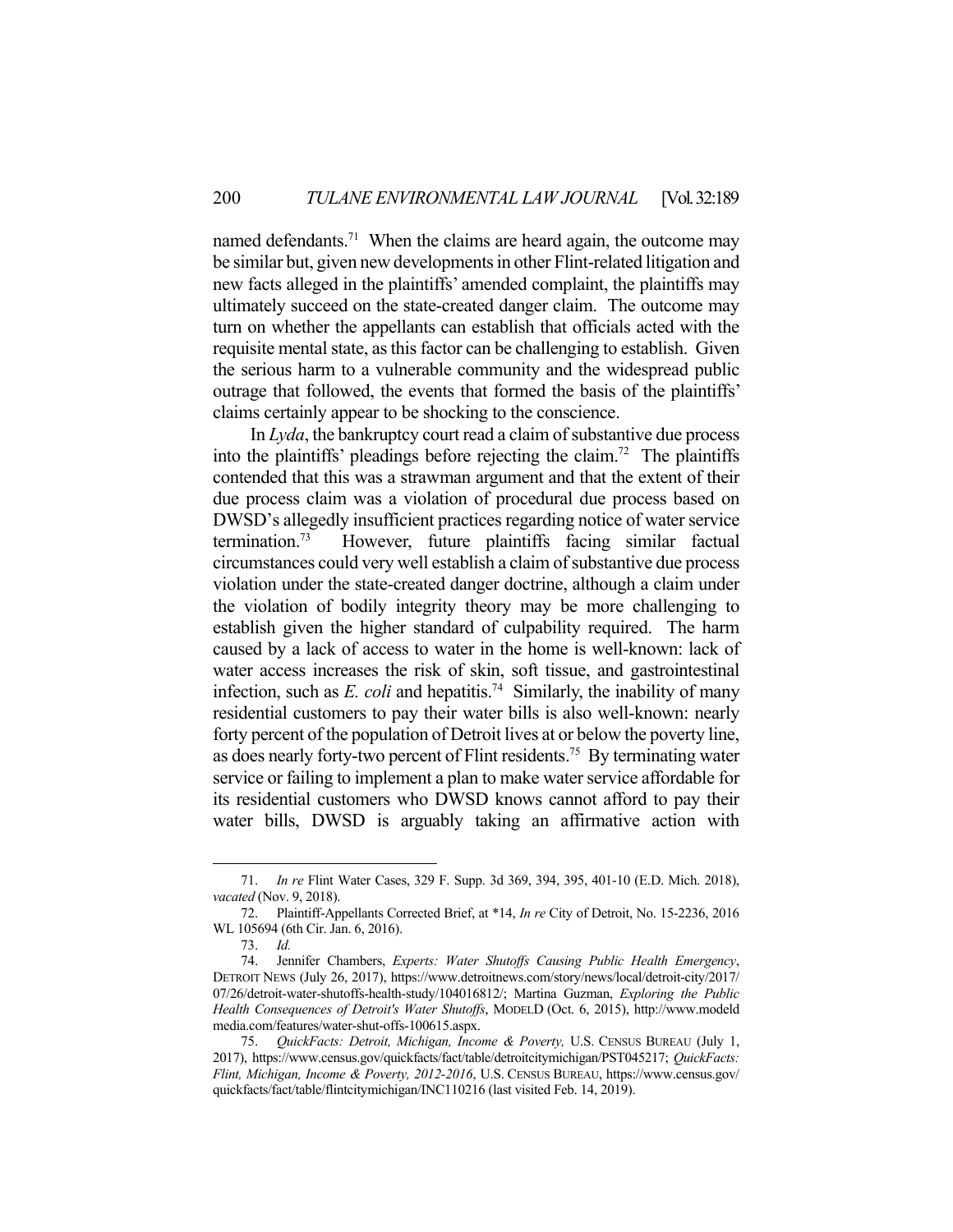knowledge and disregard of the significant risk that the action poses to its customers.

# *B. Violation of the Equal Protection Clause*

 To establish a violation of the Equal Protection Clause of the Fourteenth Amendment, a plaintiff must establish that "the government treated the plaintiff disparately as compared to similarly situated persons and that such disparate treatment either burdens a fundamental right, targets a suspect class, or has no rational basis."<sup>76</sup> In the case of racial discrimination, the government's action need not be facially discriminatory to violate equal protection; discriminatory intent is enough.<sup>77</sup> Further, a plaintiff does not have to prove this discriminatory intent with direct evidence; it may be inferred from the totality of the circumstances, including whether the action negatively impacts one race more than another.<sup>78</sup>

 For example, in *Rogers v. Lodge*, the Supreme Court held that a rural county in Georgia violated its black citizens' right to equal protection by using a system of at-large elections because the county continued to maintain the system to harm black citizens by diluting their voting power.79 The facts that the court found significant in determining discriminatory intent included that black residents were a minority of registered voters despite being a majority of the county's population; evidence of bloc voting along racial lines; that black citizens had been excluded from participating in the political process through past discrimination, such as literacy tests, poll taxes, and white primaries, and through a pattern of unresponsiveness to the needs of the black community by county officials, including "the infrequent appointment of blacks to county boards and committees [and] the overtly discriminatory pattern of paving county roads."<sup>80</sup> While constitutional jurisprudence regarding equal protection violations based on racial discrimination is extensive, it is less robust regarding wealth-based discrimination.

 In their opening brief to the Sixth Circuit, the *Boler* appellants alleged that appellees violated the Equal Protection Clause through intentional racial discrimination in that they supplied residents of Flint, a majority-

 <sup>76.</sup> *In re* City of Detroit, 841 F.3d 684, 701 (6th Cir. 2016) (citing Ctr. for Bio-Ethical Reform, Inc. v. Napolitano, 648 F.3d 365, 379 (6th Cir. 2011)).

 <sup>77.</sup> Rogers v. Lodge, 458 U.S. 613, 622-25 (1982).

 <sup>78.</sup> Vill. of Arlington Heights v. Metro. Hous. Dev. Corp., 429 U.S. 252, 265 (1977).

 <sup>79.</sup> *Rogers*, 458 U.S. at 615, 627.

 <sup>80.</sup> *Id.* at 624-26.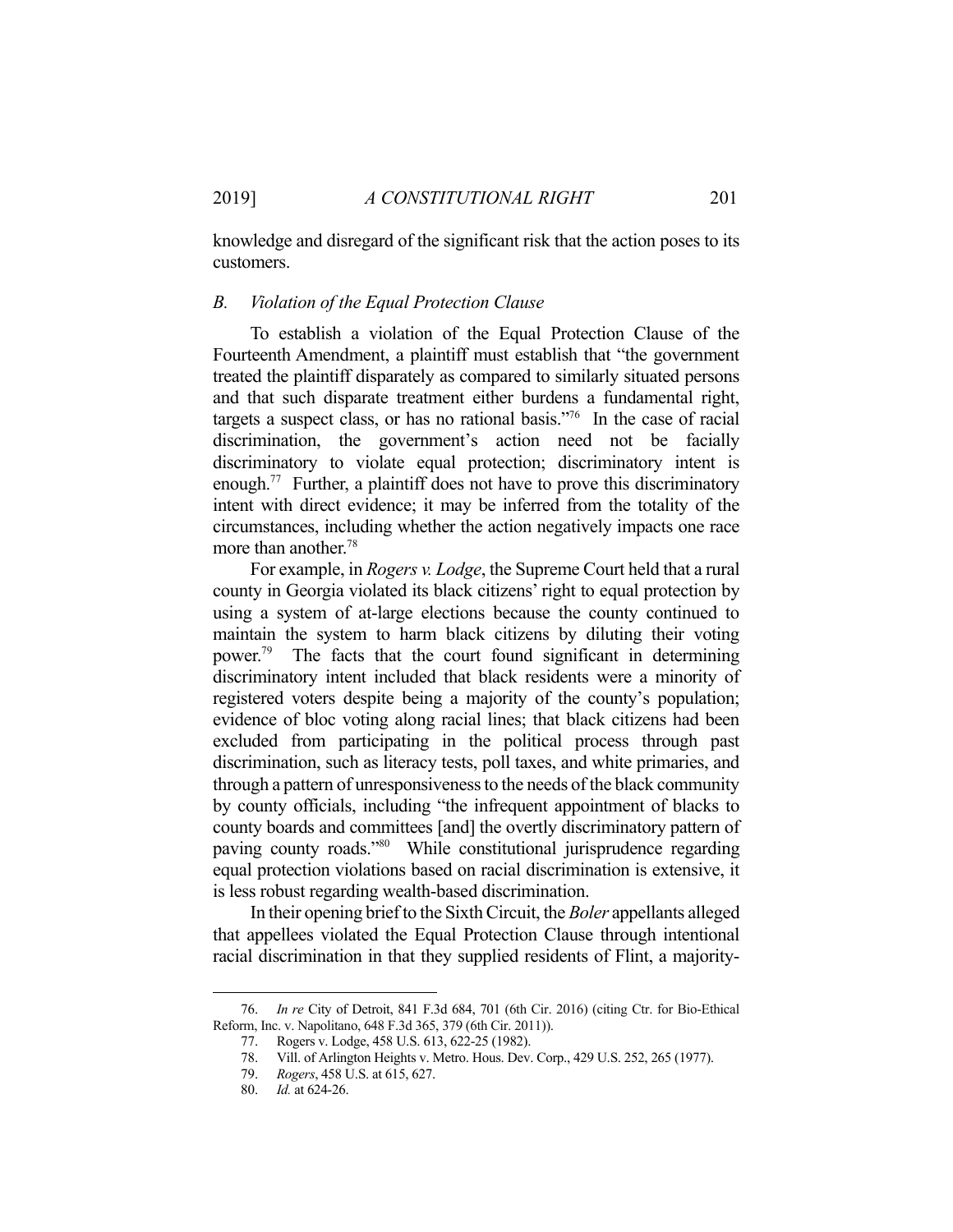black city, with water they knew to be contaminated from the Flint River, while still providing water to the residents of majority-white Genesee County from DWSD, and that this differential treatment would not have occurred if the racial impacts were reversed.81 Similarly, the *Boler* appellants alleged that this differential treatment also resulted from wealth discrimination between poor Flint residents and wealthier Genesee county residents, and that "there was no rational economic or fiscal justification."<sup>82</sup>

 The district court initially dismissed the claim in its now-vacated opinion, stating that residents had failed to demonstrate that defendant officials had jurisdiction to provide water to residents of Genesee county in the first place.<sup>83</sup> In their amended complaint, however, plaintiffs have expanded the scope of their complaint, arguing that state officials treated Flint residents differently from residents of the rest of the state.<sup>84</sup> While this may resolve the jurisdictional issue noted by the district court, establishing that public officials acted with discriminatory intent may still prove challenging for plaintiffs. However, if the court takes a similar approach to the *Rogers* court in the future and considers in its analysis of discriminatory intent the long history of racial segregation, economic disenfranchisement, and disparate health outcomes between black and white citizens in Flint and in Michigan more broadly, the plaintiffs may be successful in their claim.

 The plaintiffs in *Lyda* also alleged equal protection violations, but not based on racial discrimination and not clearly based on wealth discrimination. Instead, the plaintiffs alleged DWSD violated their right to equal protection by treating residential and commercial water customers differently.<sup>85</sup> Their evidence of this disparate treatment includes the fact that DWSD terminated water service for thousands of residential water customers that DWSD alleged had been delinquent in their water bills, based on its policy decision to terminate water service for residential customers who either owed more than \$150 in arrears or were more than sixty days delinquent in paying these arrears.<sup>86</sup> Additionally, the plaintiffs noted that at least thirty-six commercial water customers had accounts that abided by this policy in that they were not only more than sixty days

1

86. *Id.* 

 <sup>81.</sup> Opening Brief of Appellants Melissa Mays et al., *supra* note 60, at \*27-28.

 <sup>82.</sup> *Id.* 

 <sup>83.</sup> *In re* Flint Water Cases, 329 F. Supp. 3d 369, 414 (E.D. Mich. 2018), *vacated* (Nov. 9, 2018).

 <sup>84.</sup> Class Plaintiffs' Motion for Leave to File an Amended Complaint, *supra* note 56.

 <sup>85.</sup> Plaintiff-Appellants Corrected Brief, *supra* note 72, at \*24-25.